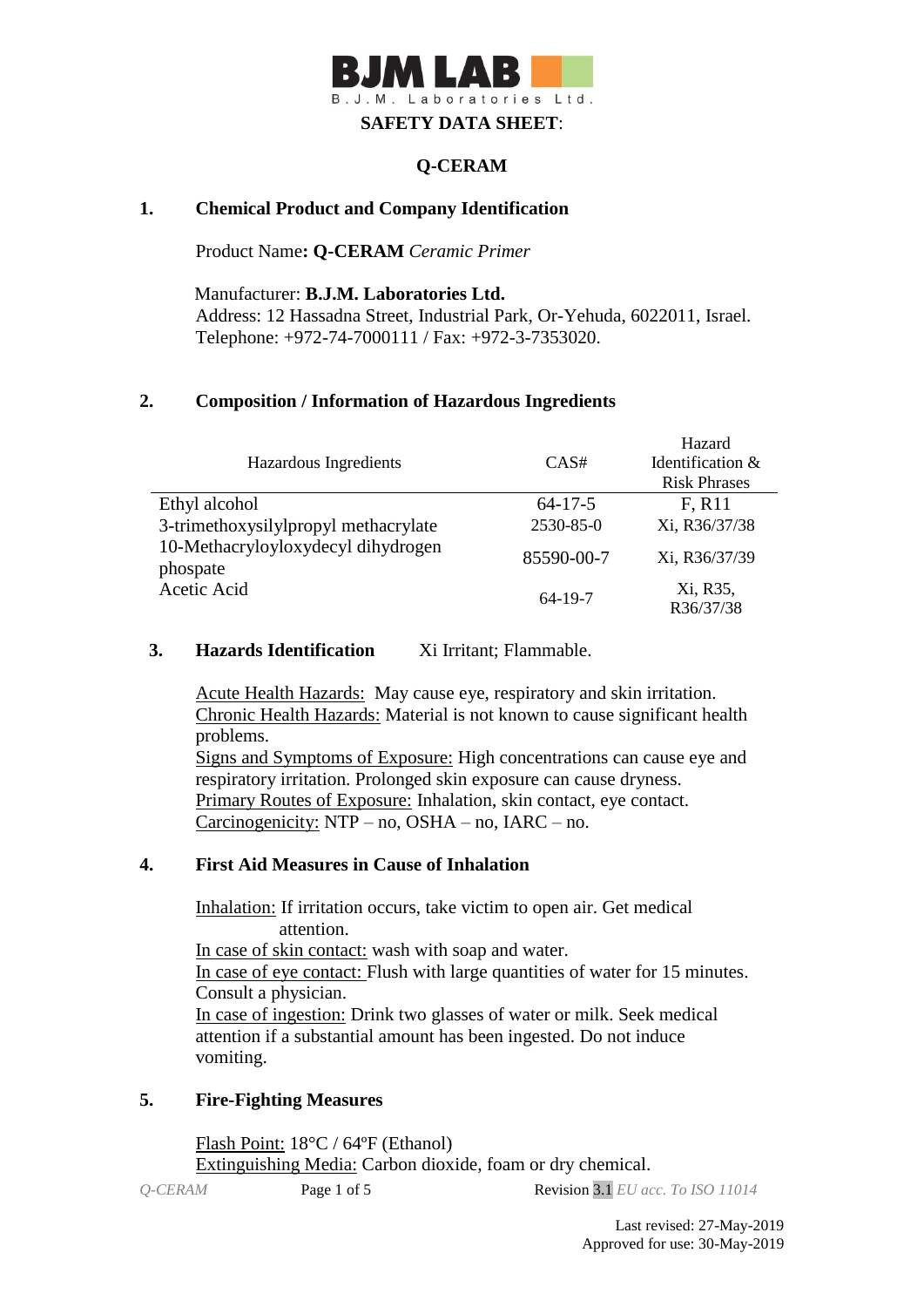

Unusual Fire and Explosion Hazards: Upon combustion, irritating gases may form..

#### **6. Accidental Release Measures**

Personal Precautions: Prevent skin/ eye contact Environmental Precautions: Avoid ground water contamination.. Clean-Up Procedure: Wipe with damp paper towel. Discard properly.

## **7. Handling and Storage**

 Handling: No special measures necessary if handled according to instructions. Storage: Keep container tightly closed when not in use. Keep about 10ºC. Keep material in original packaging. Avoid extreme heat and light.

### **8. Exposure Controls/ Personal Protection**

 Exposure Controls: Use only in well ventilated areas. Eye Protection: Use protective eyewear. Hand and Skin Protection: Avoid unnecessary skin contact. Wear latex gloves when handling. Hygiene Measures: Remove spilled material from skin and clothing. Do not eat or drink when handling this material.

### **9. Physical and Chemical Properties**

Appearance: Colorless liquid Odor: Odorless. Boling Point/ Range: N/E Evaporation Bate (water  $= 1$ ): N/A Vapor Density ( $Air = 1$ ):  $N/A$ Solubility in Water: Miscible Solubility in organic solvents: Soluble in alcohols, ketones, etc. Acidity: pH=4-5

#### **10. Stability and Reactivity**

Stability: This material is stable. Hazardous Reactions: None if handled according to directions Conditions to Avoid: Heat. Incompatibility: Strong caustics, metals, sulfides and sulfites..

## **11. Toxicological Information**

Acute oral toxicity: LD50 (rat)  $>$  5000 mg/kg Irritation to Eyes: Irritates the eyes. Irritation of Skin: May irritate the skin. Allergic Effects: May cause allergic reaction on contact with skin.

*Q-CERAM* Page 2 of 5 Revision 3.1 *EU acc. To ISO 11014*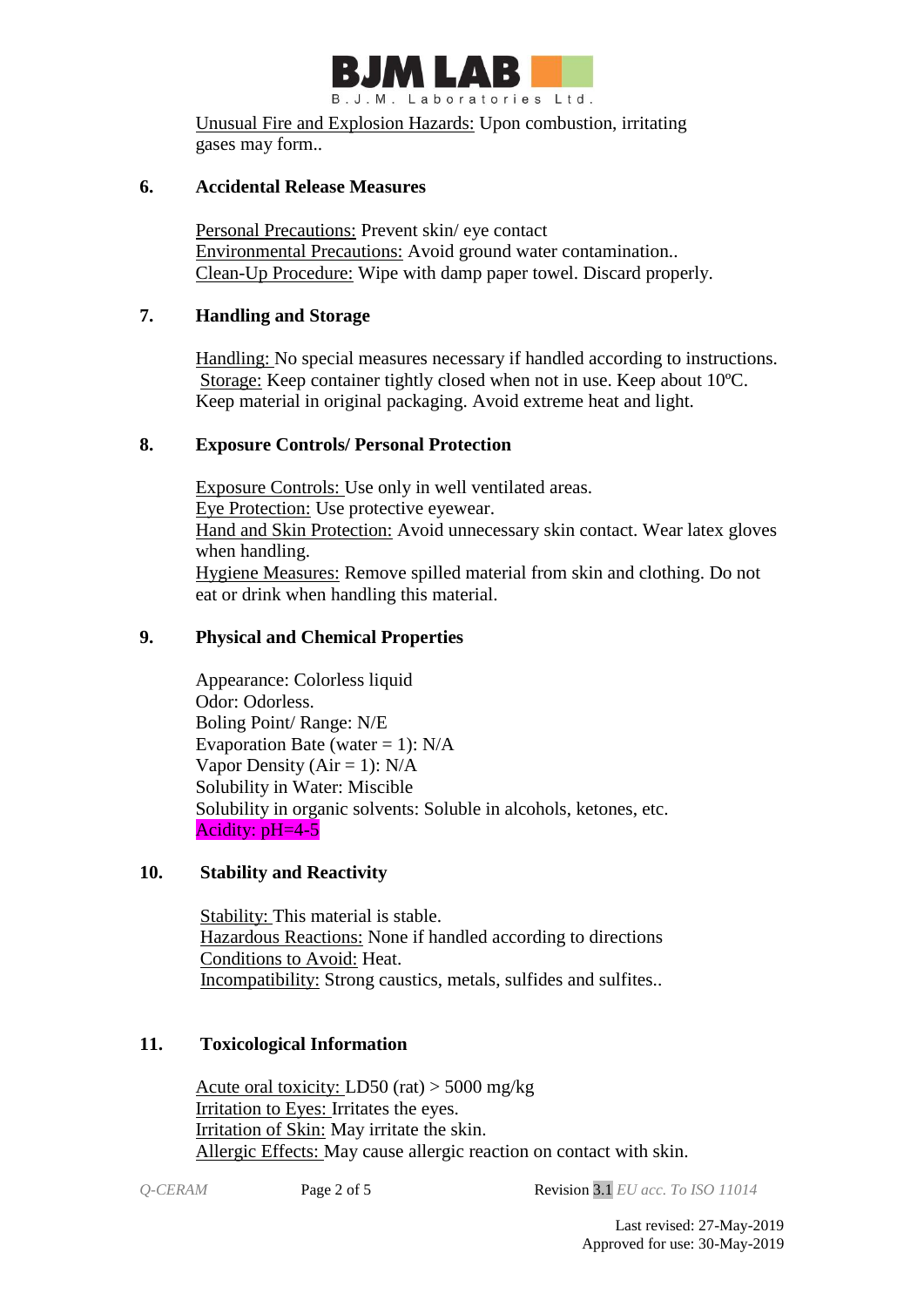

Other: If swallowed, may cause sore throat and burns of the mouth and throat. Prolonged exposure may cause burns to the respiratory tract , contact with soft tissues may cause burns.

### **12. Ecological Information**

There is no specific information on the product. Use according to good working practices, avoiding release of the product into environment.

## **13. Disposal Considerations**

 May be disposed of in landfill or incinerator In accordance with local, state and federal regulations.

#### **14. Transport Information**

| 14.1 Transport at<br>land | <b>ADR</b>              | 3                       | <b>RID</b>       | 3 |
|---------------------------|-------------------------|-------------------------|------------------|---|
|                           | <b>UN Number</b>        | 1170                    | Kemler<br>Number |   |
|                           | Packing Group           | $\mathbf{III}$          |                  |   |
|                           | Proper shipping<br>name | <b>Ethanol Solution</b> |                  |   |
| 14.2 Transport at<br>sea  | <b>ADNR</b>             | 3                       | <b>IMDG</b>      | 3 |
|                           | <b>UN Number</b>        | 1170                    |                  |   |
|                           | <b>EMS</b>              | $F-E$ , S-D             | <b>MFAG</b>      |   |
|                           | <b>Packing Group</b>    | Ш                       |                  |   |
|                           | Proper shipping<br>name | <b>Ethanol Solution</b> |                  |   |
| 14.3 Air transport        | <b>ICAO / IATA-DGR</b>  |                         |                  |   |
|                           | <b>UN Number</b>        | 1170                    |                  |   |
|                           | Proper shipping<br>name | <b>Ethanol Solution</b> |                  |   |
|                           | <b>Subsidiary Risk</b>  |                         |                  |   |
|                           | Labels                  | <b>Ethanol Solution</b> |                  |   |
|                           | Packing Group           | Ш                       |                  |   |
|                           |                         |                         |                  |   |

 U.S. DOT Shipping Name: Ethanol Solution U.S. DOT Hazard Class: 3 Number: UN1170 U.S. Dot Packing Group: III Other: Class 3 Flammable Liquids.

#### **15. Regulatory Information**

*Q-CERAM* Page 3 of 5 Revision 3.1 *EU acc. To ISO 11014*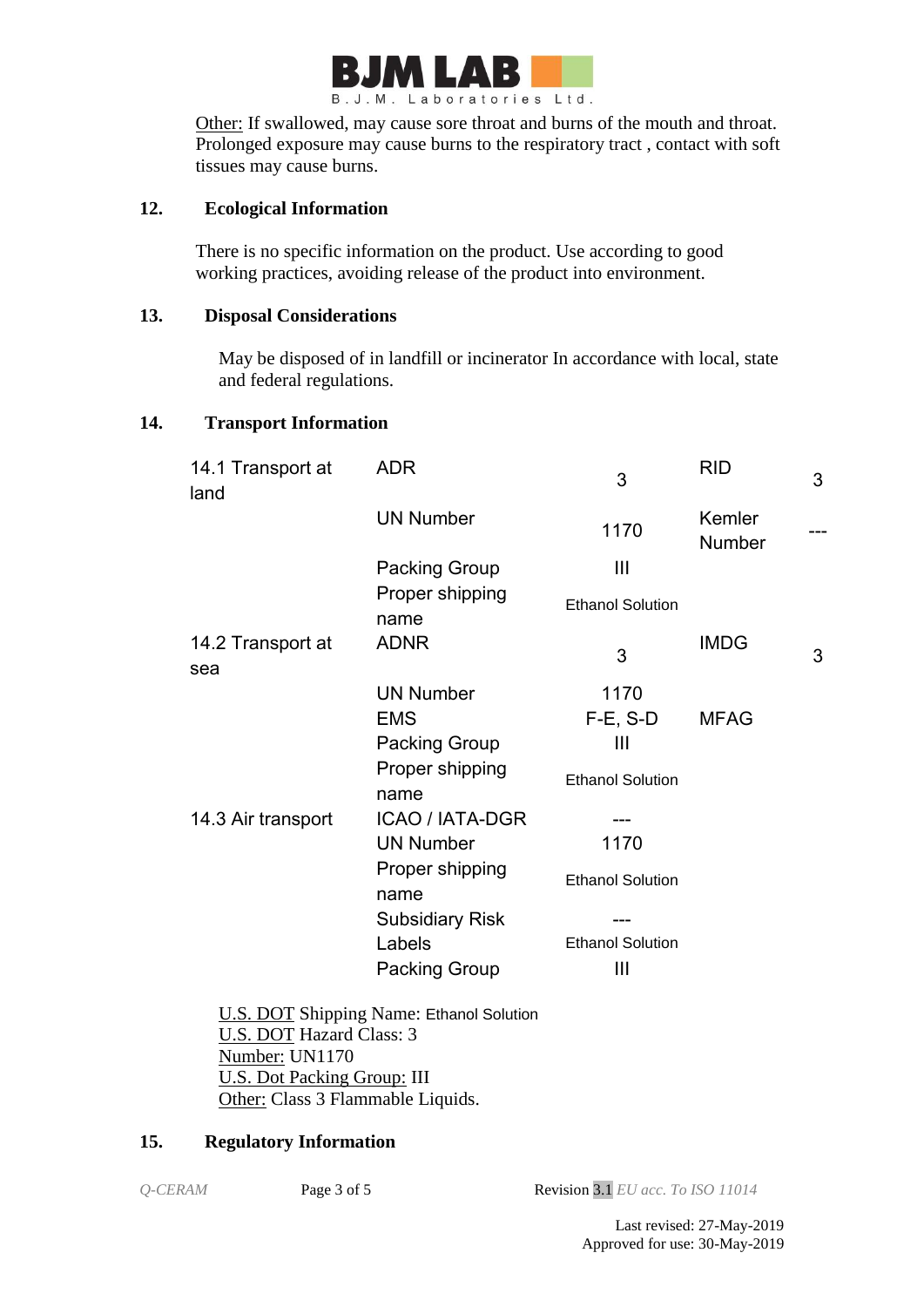

This product requires classification according to the criteria of EC. The product is a medical device according to the EC-directive 93/42.

15.1 UN Number 1170 15.2 National regulations 15.3 EU number 15.4 Hazard symbols



15.6 Risk phrases



Xi: Irritant. F: Highly Flammable. Contains Ethyl Alcohol C: Corrosive liquid, acidic, organic.

## **R: 11, 36, 37, 38, 39**

11 Highly flammable 36 Irritating to eyes. 37/38 Irritating to respiratory system and skin.

15.7 Safety phrases

#### S: 2, 7, 9, 16, 22, 23, 26, 28, 24/25, 37/39, 43 2 Keep out of the reach of children. 7 Keep container tightly closed. 9 Keep container in a well-ventilated place. 16 Keep away from sources of ignition - No smoking. 22 Harmful if swallowed. 23 Do not breathe vapour. 26 In case of contact with eyes, rinse immediately with plenty of water and seek medical advise. 28 After contact with skin, wash immediately with plenty of water and soap. 24/25 Avoid contact with skin and eyes. 37/39 Wear suitable gloves and eye/face protection. 43 May cause sensitization by skin contact.

U.S. – O.S.H.A. Status: This material is Xi: Irritant. F: Flammable. C: Corrosive under the criteria of the U.S. Federal Hazard Communication Standard.

## **16. Other Information**

These data are based on our present knowledge. However, they shall not constitute a guarantee for any specific product features and shall establish a legally valid contractual relationship.

#### **Relevant R-phrases**

11 Highly flammable 34 Causes burns Xi Irritant

Material should be maintained in original containers. Empty containers should not be re-used. AN SI / NFPA 704 DATA

Health: 2

*Q-CERAM* Page 4 of 5 Revision 3.1 *EU acc. To ISO 11014*

Last revised: 27-May-2019 Approved for use: 30-May-2019